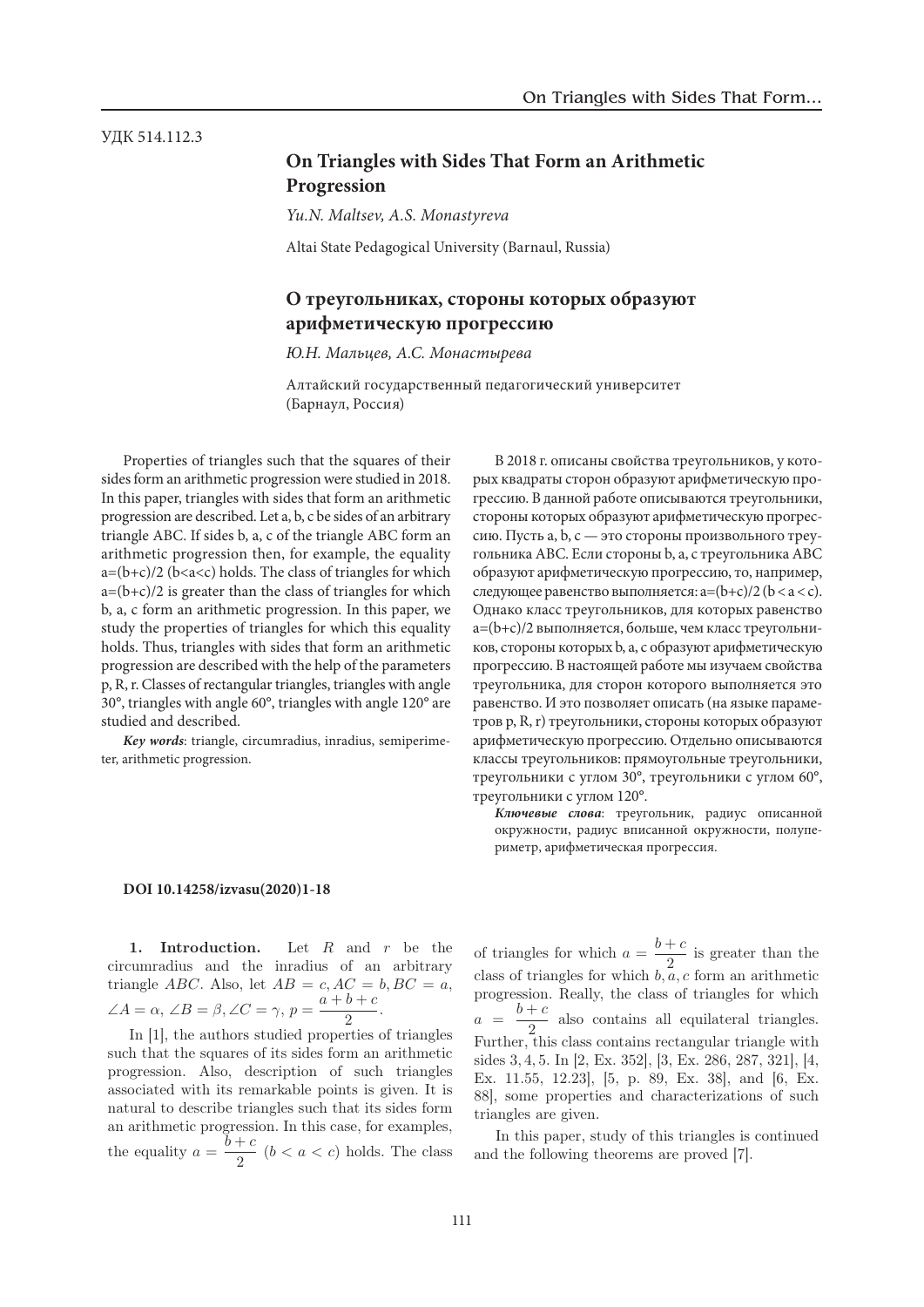Theorem 1. *For arbitrary triangle* ABC*, the following conditions are equivalent:*

1. 
$$
a = \frac{b+c}{2}
$$
;  
\n2.  $p^2 = 18Rr - 9r^2$ ;  
\n3.  $d = \frac{1}{2}r^2 + \frac{1}{2}r^2 + \frac{1}{2}r^2 + \frac{1}{2}r^2 + \frac{1}{2}r^2 + \frac{1}{2}r^2 + \frac{1}{2}r^2 + \frac{1}{2}r^2 + \frac{1}{2}r^2 + \frac{1}{2}r^2 + \frac{1}{2}r^2 + \frac{1}{2}r^2 + \frac{1}{2}r^2 + \frac{1}{2}r^2 + \frac{1}{2}r^2 + \frac{1}{2}r^2 + \frac{1}{2}r^2 + \frac{1}{2}r^2 + \frac{1}{2}r^2 + \frac{1}{2}r^2 + \frac{1}{2}r^2 + \frac{1}{2}r^2 + \frac{1}{2}r^2 + \frac{1}{2}r^2 + \frac{1}{2}r^2 + \frac{1}{2}r^2 + \frac{1}{2}r^2 + \frac{1}{2}r^2 + \frac{1}{2}r^2 + \frac{1}{2}r^2 + \frac{1}{2}r^2 + \frac{1}{2}r^2 + \frac{1}{2}r^2 + \frac{1}{2}r^2 + \frac{1}{2}r^2 + \frac{1}{2}r^2 + \frac{1}{2}r^2 + \frac{1}{2}r^2 + \frac{1}{2}r^2 + \frac{1}{2}r^2 + \frac{1}{2}r^2 + \frac{1}{2}r^2 + \frac{1}{2}r^2 + \frac{1}{2}r^2 + \frac{1}{2}r^2 + \frac{1}{2}r^2 + \frac{1}{2}r^2 + \frac{1}{2}r^2 + \frac{1}{2}r^2 + \frac{1}{2}r^2 + \frac{1}{2}r^2 + \frac{1}{2}r^2 + \frac{1}{2}r^2 + \frac{1}{2}r^2 + \frac{1}{2}r^2 + \frac{1}{2}r^2 + \frac{1}{2}r^2 + \frac{1}{2}r^2 + \frac{1}{2}r^2 + \frac{1}{2}r^2 + \frac{1}{2}r^2 + \frac{1}{2}r^2 + \frac{1}{2}r^2 + \frac{1}{2}r^2 + \frac{1}{2}r^$ 

*3. the sides of the triangle* ABC *are equal to*  $\frac{2p}{3} - \sqrt{2r(R-2r)}, \frac{2p}{3}, \frac{2p}{3} + \sqrt{2r(R-2r)}.$ *Besides this,*  $\alpha \leq 60^{\circ}$ *.* 

Theorem 2. Let R, r be arbitrary positive *numbers such that*  $R > 2r$  *and*  $p = \sqrt{18Rr - 9r^2}$ . *Then there exists a unique triangle* ABC *such that* R, r, p *are the circumradius, the inradius, the semiperimeter of the triangle* ABC *respectively.*

**Theorem 3.** (1) Let  $\triangle ABC$  be a rectangular *triangle. The equality*  $a = \frac{b+c}{2}$  *holds in*  $\triangle ABC$ *iff*  $p = 6r, R = \frac{5}{2}r$  (*i.e. in this case,*  $\triangle ABC$  *is homothetic to a triangle with sides* 3, 4, 5*).*

*(2) Let*  $\triangle ABC$  *be a triangle with angle* 60°*. The equality*  $a = \frac{b+c}{2}$  *holds in*  $\triangle ABC$  *iff*  $\triangle ABC$  *is a equilateral triangle.*

*(3) Let*  $\triangle ABC$  *be a triangle with angle* 120°*. The equality*  $a = \frac{b+c}{2}$  *holds in*  $\triangle ABC$  *iff*  $p = 5\sqrt{3}r$ ,  $R = \frac{14}{3}r$  (*i.e. in this case,*  $\triangle ABC$  *is homothetic to a triangle with sides* 6, 10, 14*).*

#### 2. Proof of the main results.

**Proof of Theorem 1.** Let  $\triangle ABC$  be an arbitrary triangle such that  $a = \frac{b+c}{2}$ . Then  $a = \frac{2p}{3}$ . By  $[8]$ ,  $a, b, c$  are roots of the equation

$$
x^3 - 2px^2 + (p^2 + r^2 + 4Rr)x - 4pRr = 0.
$$
 (1)

Therefore

$$
\left(\frac{2p}{3}\right)^3 - 2p\left(\frac{2p}{3}\right)^2 + (p^2 + r^2 + 4Rr) \cdot \frac{2p}{3} - 4pRr = 0
$$

and  $p^2 = 18Rr - 9r^2$ . So (1) implies (2).

Now prove that (2) implies (1). Assume that  $p^2 =$  $18Rr-9r^2$ . Then  $\frac{2p}{3}$  is a root of the equation (1) and

$$
x^3 - 2px^2 + (p^2 + r^2 + 4Rr)x - 4pRr =
$$
  
=  $\left(x - \frac{2p}{3}\right)\left(x^2 - \frac{4p}{3}x + 6Rr\right).$ 

It implies that the numbers

$$
b = \frac{2p}{3} - \sqrt{2r(R - 2r)}, a = \frac{2p}{3},
$$
  

$$
c = \frac{2p}{3} + \sqrt{2r(R - 2r)}
$$

are roots of (1) and the equality  $a = \frac{2p}{3} = \frac{b+c}{3}$ holds in  $\triangle ABC$ . Note that we have proved also that the condition (1) is equivalent to the condition (3). We will show  $\alpha = \angle BAC \leq 60^{\circ}$ . We need to prove the following lemma.

**Lemma.**  $\cos \alpha = 1 - \frac{r}{R}$ .

**Proof.** The equality  $a = \frac{b+c}{2}$  is equivalent to  $a^2 = (b + c - a)^2$ . In its turn, the condition  $a^2 =$  $(b + c - a)^2$  is equivalent to the equality

$$
1 - \frac{b^2 + c^2 - a^2}{2bc} =
$$
  
=  $2\left(1 - \frac{a^2 + c^2 - b^2}{2ac}\right)\left(1 - \frac{a^2 + b^2 - c^2}{2ab}\right)$ 

and hence

$$
\frac{1-\cos\alpha}{2}=4\cdot\frac{1-\cos\beta}{2}\cdot\frac{1-\cos\gamma}{2}.
$$

The last equality can be written as  $\sin^2 \frac{\alpha}{2}$  =  $4\sin^2\frac{\beta}{2}\sin^2\frac{\gamma}{2}$ , i.e.  $\sin\frac{\alpha}{2} = 2\sin\frac{\beta}{2}\sin\frac{\gamma}{2}$ . By [8],  $\sin \frac{\alpha}{2} \sin \frac{\beta}{2} \sin \frac{\gamma}{2} = \frac{r}{4R}$ . Thus

$$
\sin^2 \frac{\alpha}{2} = 2 \sin \frac{\alpha}{2} \sin \frac{\beta}{2} \sin \frac{\gamma}{2} = \frac{r}{2R}.
$$

Hence  $\cos \alpha = 1 - 2\sin^2 \frac{\alpha}{2} = 1 - \frac{r}{R}$  and the lemma is proved.

It is known that  $R \geq 2r$  (see [8–10]). Therefore  $\cos \alpha = 1 - \frac{r}{R}$ 1  $\frac{1}{2}$  and  $\alpha \leq 60^{\circ}$ . The proof is complete.

**Proof of Theorem 2.** Assume that  $R, r$  are arbitrary positive numbers such that  $R \geq 2r$  and  $p = \sqrt{18Rr - 9r^2}$ . By [8, Theorem 2, P. 54], positive numbers  $R, r, p$  are the circumradius, the inradius, the semiperimeter of some triangle respectively iff the condition

$$
(p2 - 2R2 - 10Rr + r2)2 \le 4R(R - 2r)3
$$
 (2)

holds. Note that  $p = \sqrt{18Rr - 9r^2}$  implies (2). Really, we have

$$
(p2 - 2R2 - 10Rr + r2)2 = 4(R - 2r)4 \le 4R(R - 2r)3.
$$

The proof is complete.

Proof of Theorem 3. Prove (1). Consider a rectangular triangle  $\triangle ABC$  in which  $\gamma = 90^{\circ}$ . By [8, P. 26],  $\cos \alpha \cos \beta \cos \gamma = \frac{1}{4R^2} (p^2 - (2R + r)^2).$ Since  $\gamma = \angle ACB = 90^{\circ}$ , we have  $p = 2R + r$ . By Theorem 1, the equality  $a = \frac{b+c}{2}$  is equivalent to the condition  $p^2 = 18Rr - 9r^2 = (2R+r)^2$ , or  $2R^2$  –  $7Rr + 5r^2 = (R - r)(2R - 5r) = 0$ . Since  $R \geq 2r$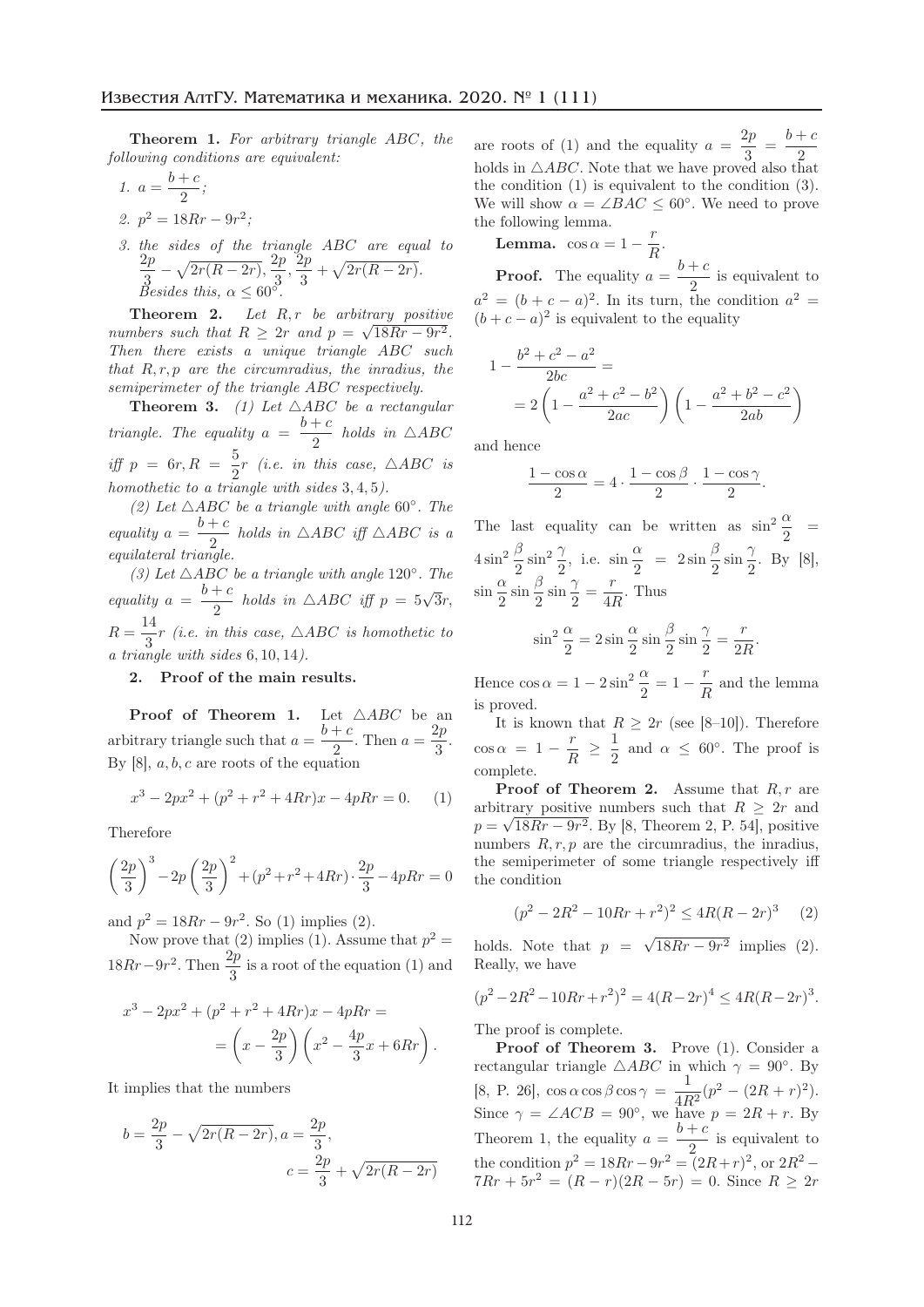(the Euler's inequality), the equality  $a = \frac{b+c}{2}$  is equivalent to  $R = \frac{5r}{2}$  for the rectangular triangle  $\triangle ABC$ . So  $p = 2R + r = 6r, a = \frac{2p}{3} = 4r, c =$  $2R = 5r, b = 3r$  for such triangle. Thus  $\triangle ABC$  is homothetic to a triangle with sides 3, 4, 5.

Further prove (2). Let  $\triangle ABC$  be a triangle with angle 60°. By [8], the numbers  $\cos \alpha$ ,  $\cos \beta$ ,  $\cos \gamma$  are roots of the equation

$$
4R^{2}x^{3} - 4R(R+r)x^{2} + (p^{2} + r^{2} - 4R^{2})x +
$$

$$
+ (2R+r)^{2} - p^{2} = 0. \quad (3)
$$

Hence  $\cos 60^\circ = \frac{1}{2}$  is a root of (3) and  $p = \sqrt{3}(R+r)$ . By Theorem 1, the equality  $a = \frac{b+c}{2}$  is equivalent to the condition  $p^2 = 18Rr - 9r^2$ . Since  $p^2 = 3(R^2 +$  $2Rr + r^2$ , we have  $3R^2 + 6Rr + 3r^2 = 18Rr - 9r^2$ , i.e.  $(R-2r)^2 = 0$ . Therefore the equality  $a = \frac{b+c}{2}$ is equivalent to  $R = 2r$  for any triangle with angle 60◦. By [8, P. 8], the last inequality holds if and only if  $\triangle ABC$  is an equilateral triangle.

Finally, prove (3). Let  $\triangle ABC$  be a triangle with angle 120<sup>°</sup>. Then  $\cos 120^\circ = -\frac{1}{2}$  is a root of (3) and  $p = \frac{3R + r}{\sqrt{3}}$ . Thus, by Theorem 1, the equality  $a =$  $\frac{b+c}{2}$  is equivalent to the condition  $p^2 = 18Rr 9r^2 = \frac{9R^2 + 6Rr + r^2}{3}$  or  $R = \frac{14}{3}r$ . The last equality implies

$$
p = \frac{3R + r}{\sqrt{3}} = 5\sqrt{3}r, a = \frac{2p}{3} = \frac{10\sqrt{3}}{3}r,
$$
  

$$
b = \frac{2p}{3} - \sqrt{2r(R - 2r)} = 2\sqrt{3}r,
$$
  

$$
c = \frac{2p}{3} + \sqrt{2r(R - 2r)} = \frac{14}{\sqrt{3}}r
$$

and  $\triangle ABC$  is homothetic to a triangle with sides 6, 10, 14.

The proof is complete.

Let  $ABC$  be a triangle with angle 30°. Then  $\cos 30^\circ$  is a root of (3), i.e.

$$
4R^2 \cdot \frac{3\sqrt{3}}{8} - 4R(R+r)\frac{3}{4} + (p^2 + r^2 - 4R^2) \cdot \frac{\sqrt{3}}{2} +
$$
  
+  $(2R+r)^2 - p^2 = 0$ ,  
 $R + r(2 + \sqrt{3}) = p$ .

If  $a = \frac{b+c}{2}$ , then, by theorem 1,  $p^2 = 18Rr - 9r^2$ , i.e.  $18Rr - 9r^2 = R^2 + 2(2+\sqrt{3})Rr + r^2(7+4\sqrt{3}),$ or  $R^2 - 2Rr(7 - \sqrt{3}) + r^2(16 + 4\sqrt{3}) = 0$ . Hence

either  $R = (4 + 2\sqrt{3})r$ , or  $R = (10 - 4\sqrt{3})r$ , and  $p = R + r(2 + \sqrt{3})$ . Consider these cases.

**Case 1.** Let  $R = (4 + 2\sqrt{3})r$ .

In this case, by Theorem 1, the sides of the triangle ABC are equal to

$$
a = \frac{2p}{3} = \frac{2}{3}(R + r(2 + \sqrt{3})) =
$$
  

$$
= \frac{2}{3}(6 + 3\sqrt{3})r = (4 + 2\sqrt{3})r,
$$
  

$$
b = \frac{2p}{3} - \sqrt{2r(R - 2r)} =
$$
  

$$
= \frac{2}{3}(R + r(2 + \sqrt{3})) - \sqrt{2r(2 + 2\sqrt{3})r} =
$$
  

$$
= \left(4 + 2\sqrt{3} - 2\sqrt{\sqrt{3} + 1}\right)r,
$$
  

$$
c = \frac{2p}{3} + \sqrt{2r(R - 2r)} = \left(4 + 2\sqrt{3} + 2\sqrt{\sqrt{3} + 1}\right)r
$$

and  $\triangle ABC$  is homothetic to a triangle with sides

$$
\left(4+2\sqrt{3}+2\sqrt{\sqrt{3}+1}\right),4+2\sqrt{3},
$$

$$
\left(4+2\sqrt{3}-2\sqrt{\sqrt{3}+1}\right).
$$

**Case 2.** Let  $R = (10 - 4\sqrt{3})r$ .

In this case, the sides and the semiperimeter of the triangle ABC are equal to

$$
a = \frac{2p}{3} = \frac{2}{3}(12 - 3\sqrt{3}) = (8 - 2\sqrt{3})r,
$$
  

$$
p = R + r(2 + \sqrt{3}) = (12 - 3\sqrt{3})r,
$$
  

$$
= \frac{2p}{3} - \sqrt{2r(R - 2r)} = (10 - 4\sqrt{3})r, c = 6r.
$$

Then  $\triangle ABC$  is homothetic to a triangle with sides  $8 - 2\sqrt{3}, 10 - 4\sqrt{3}, 6.$ 

So the following theorem is true.

Theorem 4. *Let* ABC *be a triangle with angle*  $30^\circ$  *and the equality*  $a = \frac{b+c}{2}$  *holds in*  $\triangle ABC$ *. Then*  $either \triangle ABC$  *is homothetic to a triangle with sides*  $8 - 2\sqrt{3}, 10 - 4\sqrt{3}, 6, or \triangle ABC$  *is homothetic to a triangle with sides*

$$
\left(4 + 2\sqrt{3} + 2\sqrt{\sqrt{3} + 1}\right), 4 + 2\sqrt{3},
$$

$$
\left(4 + 2\sqrt{3} - 2\sqrt{\sqrt{3} + 1}\right).
$$

 $\boldsymbol{b}$